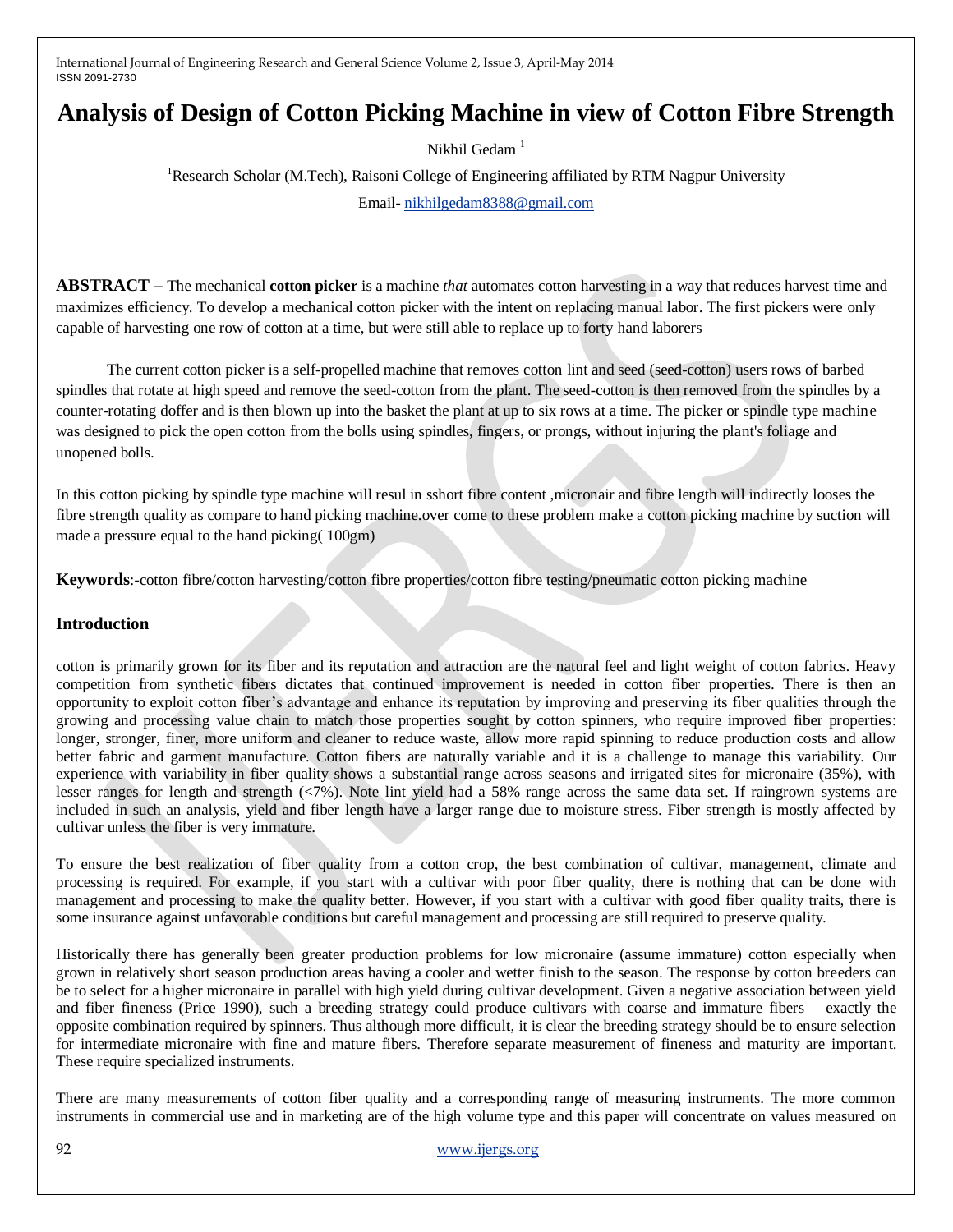Uster High Volume Instrumentation (HVI) or equivalent. The range of measurements include fiber length (and its components uniformity, short fiber content); fiber strength (and elongation or extension); fiber micronaire (and fineness and maturity); grade (including color, trash, neps, seed coat fragments). This paper will concentrate on fiber length, fiber strength and micronaire. All other measurements are acknowledged as being important in many circumstances, but we will use length, strength and micronaire to represent the effects that various factors such as cultivar,

management, climate or processing may have on fiber quality. We aim to review opportunities for breeding, management and processing to optimize fiber quality under commercial practice.

### **Material and methods**

### **Cotton harvesting by machine**

spindle-type cotton picking machine, remove the cotton from open bolls

The spindles, which rotate on their axes at a high speed, are attached to a drum that also turns, causing the spindles to enter the plant.

The cotton [fibre](http://www.britannica.com/EBchecked/topic/205816/fibre) is wrapped around the moistened spindles and then taken off by a special device called the doffer, from which the cotton is delivered to a large basket carried above the machine During wraping of cotton fibre around the spindles bars, fibre was stretched will result in loose in fibre quality in terms of short fibre content Possibility of increase short fibre content and trash. Result into looses the quality of cotton fibre characteristics;

### **BASIC FIBRE CHARACTERISTICS**:

A textile fibre is a peculiar object. It has not truly fixed length, width, thickness, shape and cross-section. Growth of natural fibres or prodction factors of manmade fibres are responsible for this situation. An individual fibre, if examined carefully, will be seen to vary in cross-sectional area along it length. This may be the result of variations in growth rate, caused by dietary, metabolic, nutrientsupply, seasonal, weather, or other factors influencing the rate of cell development in natural fibres. Surface characteristics also play some part in increasing the variablity of fibre shape. The scales of wool, the twisted arrangement of cotton, the nodes appearing at intervals along the cellulosic natural fibres etc.

Following are the basic chareteristics of cotton fibre

- fibre length
- fineness
- strength
- maturity
- Rigidity
- fibre friction
- structural features

### STANDARD ATMOSPHERE FOR TESTING:

The atmosphere in which physical tests on textile materials are performed. It has a relative humidity of  $65 + 2$  per cent and a temperature of  $20 + 2^{\circ}$  C. In tropical and sub-tropical countries, an alternative standard atmosphere for testing with a relative humidity of  $65 + 2$  per cent and a temperature of  $27 + 2^{\circ}$  C, may be used.

## **FIBRE LENGTH:**

The "length" of cotton fibres is a property of commercial value as the price is generally based on this character. To some extent it is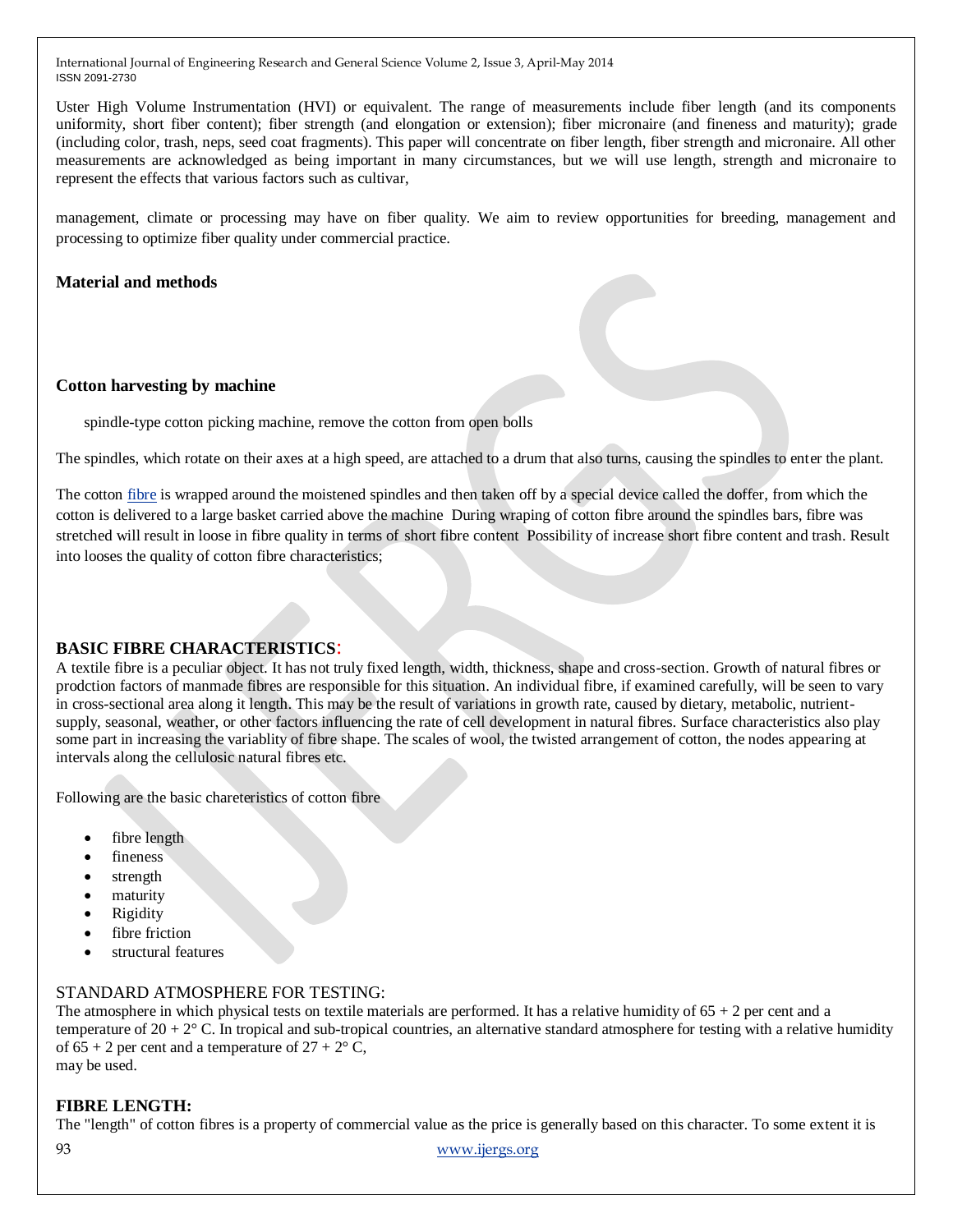true, as other factors being equal, longer cottons give better spinning performance than shorter ones. But the length of a cotton is an indefinite quantity, as the fibres, even in a small random bunch of a cotton, vary enormously in length. Following are the various measures of length in use in different countries

- mean length
- upper quartile
- effective length
- Modal length
- 2.5% span length
- 50% span length

### **Mean length:**

It is the estimated quantity which theoretically signifies the arithmetic mean of the length of all the fibres present in a small but representative sample of the cotton. This quantity can be an average according to either number or weight.

#### **Upper quartile length**:

It is that value of length for which 75% of all the observed values are lower, and 25% higher.

#### **Effective length**:

It is difficult to give a clear scientific definition. It may be defined as the upper quartile of a numerical length distribution eliminated by an arbitrary construction. The fibres eliminated are shorter than half the effective length.

#### **Modal length**:

It is the most frequently occurring length of the fibres in the sample and it is related to mean and median for skew distributions, as exhibited by fibre length, in the follwing way.

 $(Mode-Mean) = 3(Median-Mean)$ 

where,

Median is the particular value of length above and below which exactly 50% of the fibres lie.

### **2.5% Span length:**

It is defined as the distance spanned by 2.5% of fibres in the specimen being tested when the fibres are parallelized and randomly distributed and where the initial starting point of the scanning in the test is considered 100%. This length is measured using "DIGITAL FIBROGRAPH".

### **50% Span length**:

It is defined as the distance spanned by 50% of fibres in the specimen being tested when the fibres are parallelized and randomly distributed and where the initial starting point of the scanning in the test is considered 100%. This length is measured using "DIGITAL FIBROGRAPH".

The South India Textile Research Association (SITRA) gives the following empirical relationships to estimate the Effective Length and Mean Length from the Span Lengths.

| $\text{Effective}$ length $=$                        |  | 1.013 |  | x 2.5% Span length | 4.39 |
|------------------------------------------------------|--|-------|--|--------------------|------|
| Mean length = $1.242 \times 50\%$ Span length + 9.78 |  |       |  |                    |      |

### **FIBRE LENGTH VARIATION:**

Even though, the long and short fibres both contribute towards the length irregularity of cotton, the short fibres are particularly responsible for increasing the waste losses, and cause unevenness and reduction in strength in the yarn spun. The relative proportions of short fibres are usually different in cottons having different mean lengths; they may even differ in two cottons having nearly the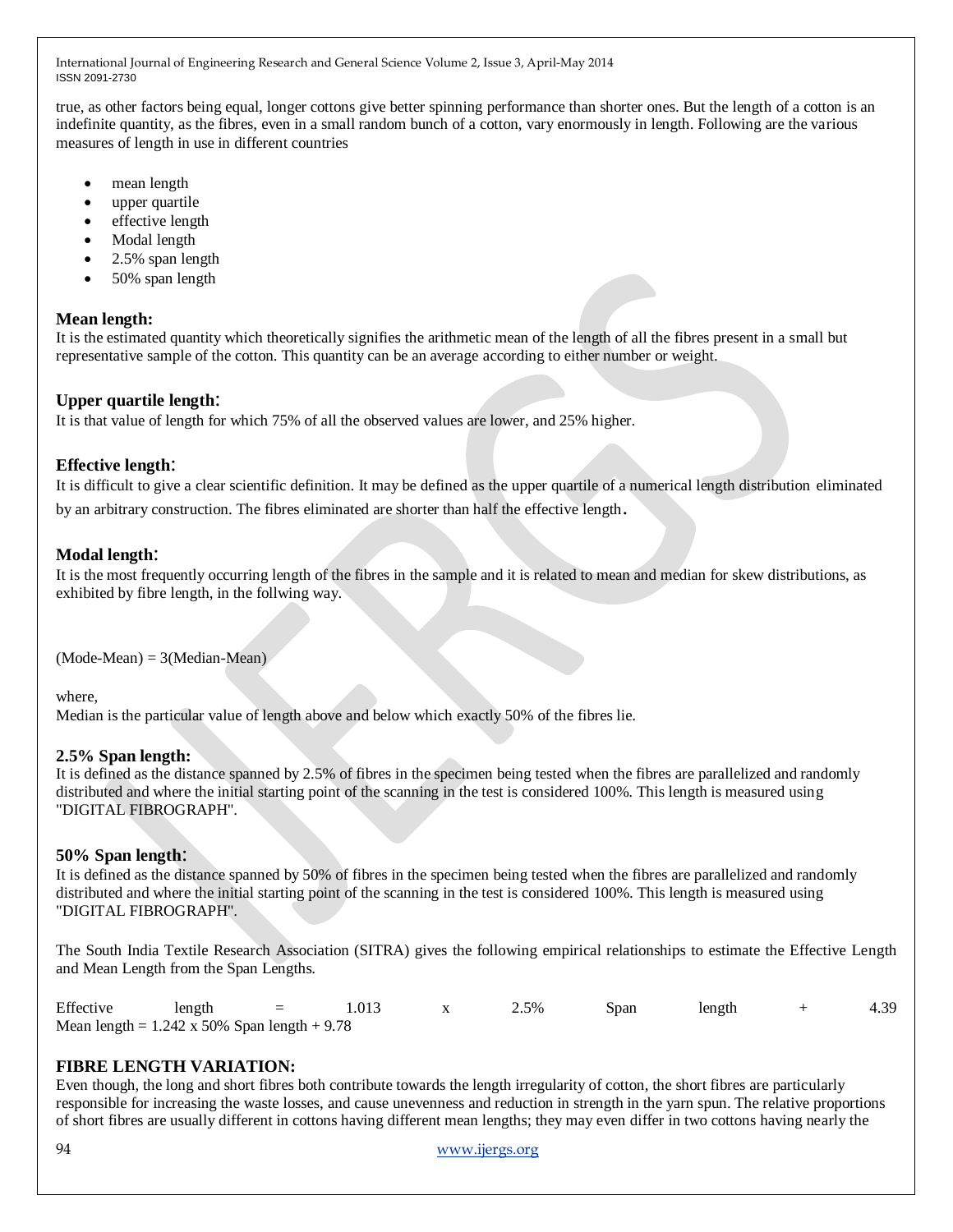same mean fibre length, rendering one cotton more irregular than the other.It is therefore important that in addition to the fibre length of a cotton, the degree of irregularity of its length should also be known. Variability is denoted by any one of the following attributes

- 1. Co-efficient of variation of length (by weight or number)
- 2. irregularity percentage
- 3. Dispersion percentage and percentage of short fibres
- 4. Uniformity ratio

Uniformity ratio is defined as the ratio of 50% span length to 2.5% span length expressed as a percentage. Several instruments and methods are available for determination of length. Following are some

- shirley comb sorter
- Baer sorter
- A.N. Stapling apparatus
- Fibrograph

uniformity ration =  $(50\%$  span length  $/$   $2.5\%$  span length) x 100 uniformity index = (mean length / upper half mean length)  $x$  100

### **SHORT FIBRES:**

The negative effects of the presence of a high proportion of short fibers is well known. A high percentage of short fibres is usually associated with,

- Increased yarn irregularity and ends down which reduce quality and increase processing costs
- Increased number of neps and slubs which is detrimental to the yarn appearance
- Higher fly liberation and machine contamination in spinning, weaving and knitting operations.
- Higher wastage in combing and other operations.

While the detrimental effects of short fibres have been well established, there is still considerable debate on what constitutes a 'short fibre'. In the simplest way, short fibres are defined as those fibres which are less than 12 mm long. Initially, an estimate of the short fibres was made from the staple diagram obtained in the Baer Sorter method



Short fibre content =  $(UB/OB) \times 100$ 

While such a simple definition of short fibres is perhaps adequate for characterising raw cotton samples, it is too simple a definition to use with regard to the spinning process. The setting of all spinning machines is based on either the staple length of fibres or its equivalent which does not take into account the effect of short fibres. In this regard, the concept of 'Floating Fibre Index' defined by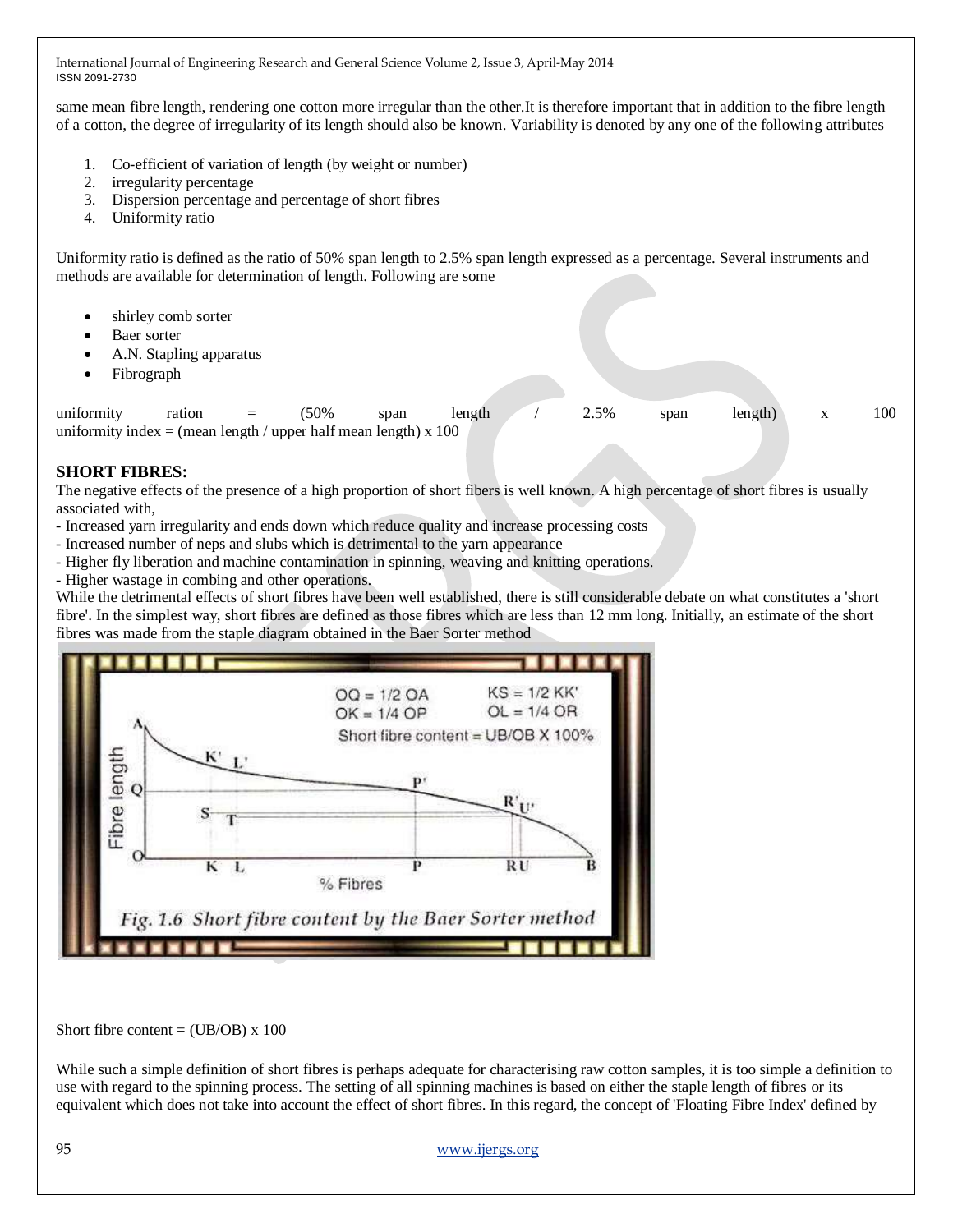Hertel (1962) can be considered to be a better parameter to consider the effect of short fibres on spinning performance. Floating fibres are defined as those fibres which are not clamped by either pair of rollers in a drafting zone.

Floating Fibre Index (FFI) was defined as

 $FFI = ((2.5\% \text{ span length/mean length})-1)x(100)$ 

The proportion of short fibres has an extremely great impact on yarn quality and production. The proportion of short fibres has increased substantially in recent years due to mechanical picking and hard ginning. In most of the cases the absolute short fibre proportion is specified today as the percentage of fibres shorter than 12mm. Fibrograph is the most widely used instrument in the textile industry , some information regarding fibrograph is given below.

### **FIBROGRAPH:**

Fibrograph measurements provide a relatively fast method for determining the length uniformity of the fibres in a sample of cotton in

a reproducible manner.

Results of fibrograph length test do not necessarily agree with those obtained by other methods for measuring lengths of cotton fibres because of the effect of fibre crimp and other factors.

Fibrograph tests are more objective than commercial staple length classifications and also provide additional information on fibre length uniformity of cotoon fibres. The cotton quality information provided by these results is used in research studies and quality surveys, in checking commercial staple length classifications, in assembling bales of cotton into uniform lots, and for other purposes.

Fibrograph measurements are based on the assumptions that a fibre is caught on the comb in proportion to its length as compared to toal length of all fibres in the sample and that the point of catch for a fibre is at random along its length.



### **FIBRE FINENESS:**

Fibre fineness is another important quality characteristic which plays a prominent part in determining the spinning value of cottons. If the same count of yarn is spun from two varieties of cotton, the yarn spun from the variety having finer fibres will have a larger number of fibres in its cross-section and hence it will be more even and strong than that spun from the sample with coarser fibres.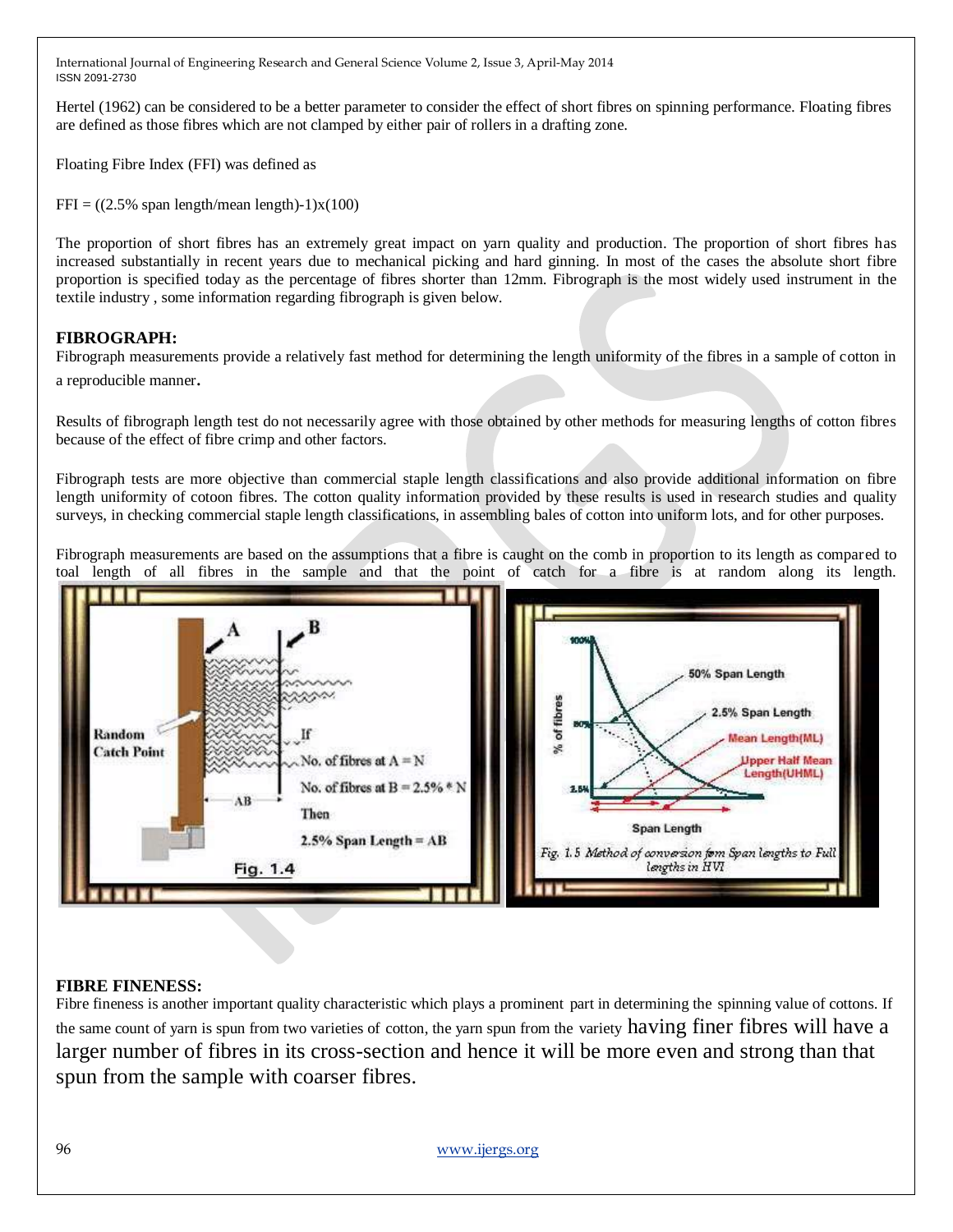Fineness denotes the size of the cross-section dimensions of the fibre. AS the cross-sectional features of cotton fibres are irregular, direct determination of the area of cro-section is difficult and laborious. The Index of fineness which is more commonly used is the linear density or weight per unit length of the fibre. The unit in which this quantity is expressed varies in different parts of the world. The common unit used by many countries for cotton is microgrames per inch and the various air-flow instruments developed for measuring fibre fineness are calibrated in this unit.

Following are some methods of determining fibre fineness.

- gravimetric or dimensional measurements
- air-flow method
- vibrating string method

Some of the above methods are applicable to single fibres while the majority of them deal with a mass of fibres. As there is considerable variation in the linear density from fibre to fibre, even amongst fibres of the same seed, single fibre methods are timeconsuming and laborious as a large number of fibres have to be tested to get a fairly reliable average value.

It should be pointed out here that most of the fineness determinations are likely to be affected by fibre maturity, which is an another important characteristic of cotton fibres.

### **AIR-FLOW METHOD(MICRONAIRE INSTRUMENT):**

The resistance offered to the flow of air through a plug of fibres is dpendent upon the specific surface area of the fibres. Fineness tester have been evolved on this principle for determining fineness of cotton. The specific surface area which determines the flow of air through a cotton plug, is dependent not only upon the linear density of the fibres in the sample but also upon their maturity. Hence the micronaire readings have to be treated with caution particularly when testing samples varying widely in maturity.

In the micronaire instrument, a weighed quantity of 3.24 gms of well opened cotton sample is compressed into a cylindrical container of fixed dimensions. Compressed air is forced through the sample, at a definite pressure and the volume-rate of flow of air is measured by a rotometer type flowmeter. The sample for Micronaire test should be well opened cleaned and thoroughly mixed( by hand fluffing and opening method). Out of the various air-flow instruments, the Micronaire is robust in construction, easy to operate and presents little difficulty as regards its maintenance.

### **FIBRE MATURITY:**

Fibre maturity is another important characteristic of cotton and is an index of the extent of development of the fibres. As is the case with other fibre properties, the maturity of cotton fibres varies not only between fibres of different samples but also between fibres of the same seed. The causes for the differences observed in maturity, is due to variations in the degree of the secondary thickening or deposition of cellulose in a fibre.

A cotton fibre consists of a cuticle, a primary layer and secondary layers of cellulose surrounding the lumen or central canal. In the

case of mature fibres, the secondary thickening is very high, and in some cases, the lumen is not visible. In the case of immature fibres, due to some physiological causes, the secondary deposition of cellulose has not taken sufficiently and in extreme cases the secondary thickening is practically absent, leaving a wide lumen throughout the fibre. Hence to a cotton breeder, the presence of excessive immature in the contract of the contract of the contract of the contract of the contract of the contract of the contract of the contract of the contract of the contract of the contract of the contract of the cont

fibres in a sample would indicate some defect in the plant growth. To a technologist, the presence of excessive percentage of immature fibres in a sample is undesirable as this causes excessive waste losses in processing lowering of the yarn appearance grade due to formation of neps, uneven dyeing, etc.

An immature fibre will show a lower weight per unit length than a mature fibre of the same cotton, as the former will have less deposition of cellulose inside the fibre. This analogy can be extended in some cases to fibres belonging to different samples of cotton also. Hence it is essential to measure the maturity of a cotton sample in addition to determining its fineness, to check whether the

observed fineness is an inherent characteristic or is a result of the maturity.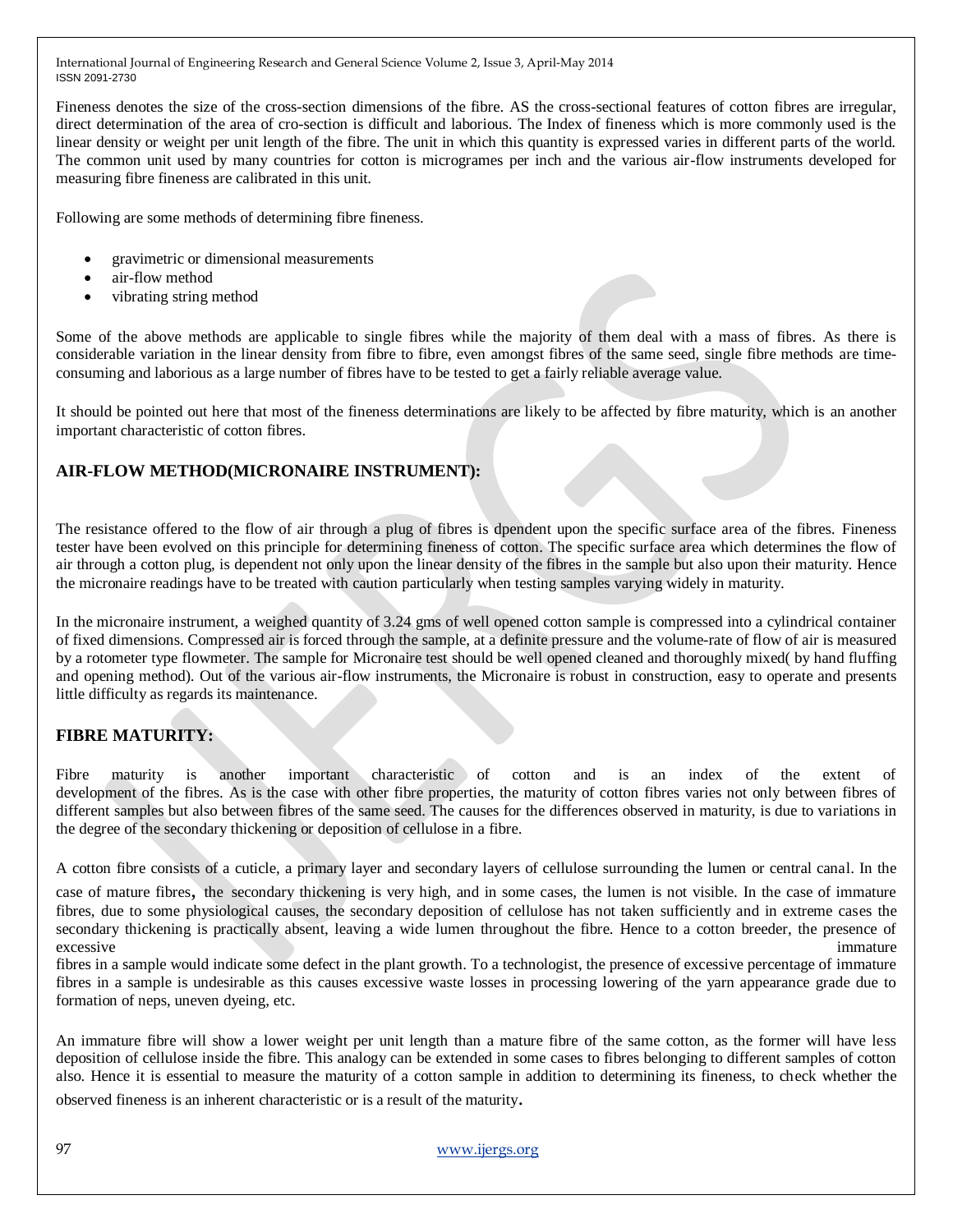### **DIFFERENT METHODS OF TESTING MATURITY: MATURITY RATIO:**

The fibres after being swollen with 18% caustic soda are examined under the microscope with suitable magnification. The fibres are classified into different maturity groups depending upon the relative dimensions of wall-thickness and lumen. However the procedures followed in different countries for sampling and classification differ in certain respects. The swollen fibres are classed into three groups as follows

- 1. Normal : rod like fibres with no convolution and no continuous lumen are classed as "normal"
- 2. Dead : convoluted fibres with wall thickness one-fifth or less of the maximum ribbon width are classed as "Dead"
- 3. Thin-walled: The intermediate ones are classed as "thin-walled"

A combined index known as maturity ratio is used to express the results.

Maturity ratio =  $((Normal - Dead)/200) + 0.70$ where, N - %ge of Normal fibres D - %ge of Dead fibres

### **MATURITY CO-EFFICIENT:**

Around 100 fibres from Baer sorter combs are spread across the glass slide(maturity slide) and the overlapping fibres are again separated with the help of a teasing needle. The free ends of the fibres are then held in the clamp on the second strip of the maturity slide which is adjustable to keep the fibres stretched to the desired extent. The fibres are then irrigated with 18% caustic soda solution and covered with a suitable slip. The slide is then placed on the microscope and examined. Fibres are classed into the following three categories

- 1. Mature : (Lumen width "L")/(wall thickness"W") is less than 1
- 2. Half mature : (Lumen width "L")/(wall thickness "W") is less than 2 and more than 1
- 3. Immature : (Lumen width "L")/(wall thickness "W") is more than 2

About four to eight slides are prepared from each sample and examined. The results are presented as percentage of mature, halfmature and immature fibres in a sample. The results are also expressed in terms of "Maturity Coefficient"

Maturity Coefficient =  $(M + 0.6H + 0.4 I)/100$  Where,

M is percentage of Mature fibres H is percentage of Half mature fibres I is percentage of Immature fibres

If maturity coefficient is

- less than 0.7, it is called as immature cotton
- between 0.7 to 0.9, it is called as medium mature cotton
- above 0.9, it is called as mature cotton

### **AIR FLOW METHOD FOR MEASURING MATURITY**:

There are other techniques for measuring maturity using Micronaire instrument. As the fineness value determined by the Micronaire is dependent both on the intrinsic fineness(perimeter of the fibre) and the maturity, it may be assumed that if the intrinsic fineness is constant then the Micronaire value is a measure of the maturity

### **DYEING METHODS:**

Mature and immature fibers differ in their behaviour towards various dyes. Certain dyes are preferentially taken up by the mature fibres while some dyes are preferentially absorbed by the immature fibres. Based on this observation, a differential dyeing technique was developed in the United States of America for estimating the maturity of cotton. In this technique, the sample is dyed in a bath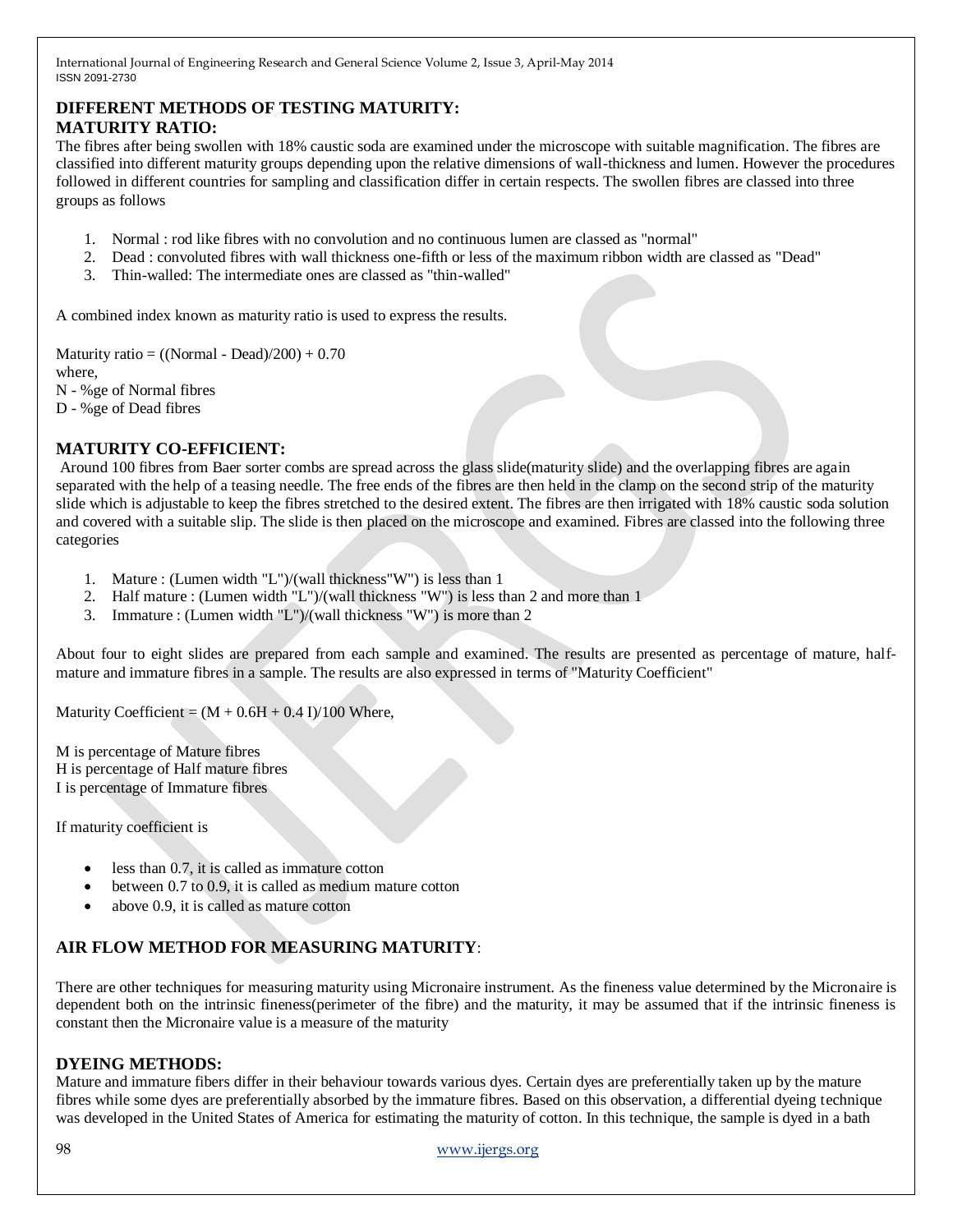containing a mixture of two dyes, namely Diphenyl Fast Red 5 BL and Chlorantine Fast Green BLL. The mature fibres take up the red dye preferentially, while the thin walled immature fibres take up the green dye. An estimate of the average of the sample can be visually assessed by the amount of red and green fibres.

### **FIBRE STRENGTH:**

The different measures available for reporting fibre strength are

- 1. breaking strength
- 2. tensile strength and
- 3. tenacity or intrinsic strength

Coarse cottons generally give higher values for fibre strength than finer ones. In order, to compare strength of two cottons differing in fineness, it is necessary to eliminate the effect of the difference in cross-sectional area by dividing the observed fibre strength by the fibre weight per unit length. The value so obtained is known as "INTRINSIC STRENGTH or TENACITY". Tenacity is found to be better related to spinning than the breaking strength.

The strength characteristics can be determined either on individual fibres or on bundle of fibres.

### **SINGLE FIBRE STRENGTH:**

The tenacity of fibre is dependent upon the following factors

chain length of molecules in the fibre orientation of molecules size of the crystallites distribution of the crystallites gauge length used the rate of loading type of instrument used and atmospheric conditions

The mean single fibre strength determined is expressed in units of "grams/tex". As it is seen the the unit for tenacity has the dimension of length only, and hence this property is also expressed as the "BREAKING LENGTH", which can be considered as the length of the specimen equivalent in weight to the breaking load. Since tex is the mass in grams of

### **Uniformity**

Length uniformity is the ratio between the mean length and the upper half mean length of the cotton fibres within a sample. It is measured on the same beards of cotton that are used for measuring fibre length and is reported as a percentage. The higher the percentage, the greater the uniformity. If all the fibres in the sample were of the same length, the mean length and the upper half mean length would be the same, and the uniformity index would be 100. The following tabulation can be used as a guide in interpreting length uniformity results. Measurements are performed by HVI. Cotton with a low uniformity index is likely to have a high percentage of short fibres and may be difficult to process

### **Length uniformity index**

| <b>Descriptive Designation</b> | <b>Length Uniformity</b> |
|--------------------------------|--------------------------|
| Very Low                       | Below 77                 |
| Low                            | $77 - 79$                |
| Average                        | $80 - 82$                |
| High                           | $83 - 85$                |
| Very High                      | Above 85                 |
|                                |                          |

### **Result**

### **Length,uniformity ratio,elongation ,strength and Micronaire,**.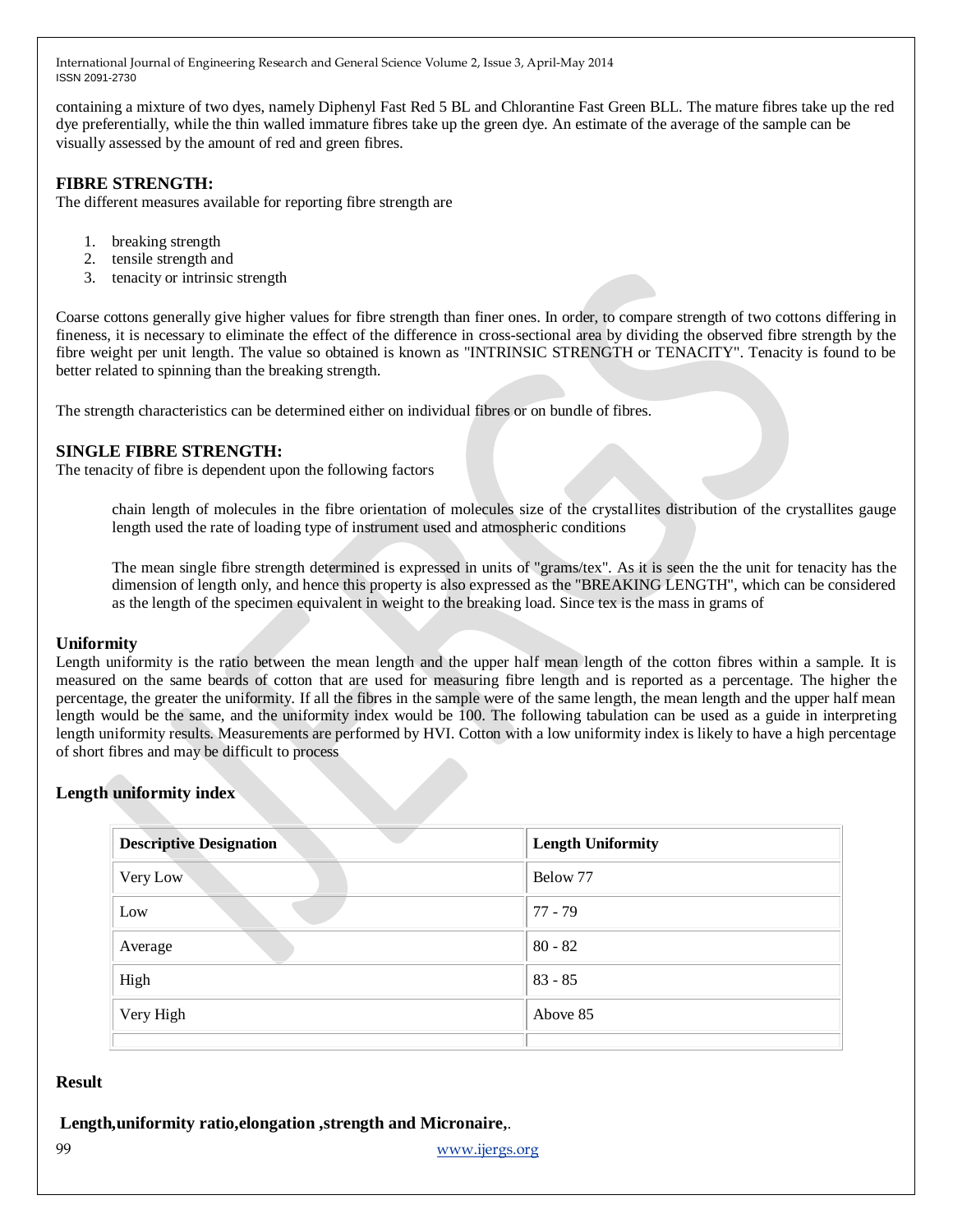Can be determined about a cotton fiber by analyzing its basic characteristics by HVI-900 testing machine

### *Cotton harvested by hand is tested by hvi-900 with gossypium hirsutum sample as fallows*

| property        | S1    | S <sub>2</sub> | S <sub>3</sub> | S4   | S <sub>5</sub> |
|-----------------|-------|----------------|----------------|------|----------------|
| Length, mm      | 30.1  | 29.9           | 29.87          | 30.5 | 30.2           |
| Uniformity,%    | 54.20 | 53.21          | 53.9           | 50.9 | 52.9           |
| Strength, g/tex | 29.20 | 28.9           | 29.1           | 29.5 | 27.65          |
| elongation      | 5.6   | 5.8            | 5.0            | 5.4  | 5.3            |
| s.f.i %         | 9.2   | 9.7            | 9.2            | 9.4  | 9.0            |
| micronaire      | 4.5   | 4.5            | 4.4            | 4.5  | 4.4            |

*Cotton harvested by machine is tested by hvi-900 with gossypium hirsutum sample as fallows*

| property        | S <sub>1</sub> | S <sub>2</sub> | S <sub>3</sub> | S4    | S <sub>5</sub> |
|-----------------|----------------|----------------|----------------|-------|----------------|
| Length, mm      | 26.9           | 26.4           | 27.2           | 27    | 26.93          |
| Uniformity,%    | 51             | 50.3           | 51.2           | 51.30 | 50.15          |
| Strength, g/tex | 26.2           | 26.8           | 26.9           | 27.10 | 26.44          |
| elongation      | 5.4            | 5.6            | 4.7            | 5.1   | 5.0            |
| s.f.i %         | 13.0           | 12.9           | 12.60          | 12.90 | 12.55          |
| micronaire      | 4.1            | 4.1            | 4.0            | 4.2   | 4.0            |

#### **conclusion**

The purpose of this study was to evaluate the impact of harvesting method on the cotton fibre quality Although it is practical to use a spindle harvester designed to pick cotton from wider row spacing's to harvest cotton planted in rows,will damage the quality of fibre compare to hand picking .for overcome to thes problem cotton is harvested with near about same picking pressure as impart in hand picking for that purpose developed a pneumatic cotton picking machine by suction mechanism to pick a cotton with good quality.

### **REFERENCES:**

- [1] Determination of Variety Effect of a Simple Cotton Picking Machineon Design Parameter**s**M. Bülent COŞKUN' Geliş Tarihi: 12.07.2002
- [2] Quantitation of Fiber Quality and the Cotton Production-Processing Interface: A Physiologist's Perspective; Judith M. Bradow\* and Gayle H. Davidonis
- [3] The Effect of Harvesting Procedures on Fiber and Yarn Qualityof Ultra-Narrow-Row Cotton; David D. McAlister III\* and Clarence D. Rogers
- [4] Harvesting of cotton residue for energy production ,T.A. Gemtosa, \*, Th. Tsiricoglou b, Laboratory of Farm Mechanisation, University of Thessaly, Pedio Areos, 38334 Volos, Greece TEI of Larissa, 41110 Larissa, Greece
- [5] . Physiological Cost Analysis for the Operation of Knapsack Cotton Picker in India, M. MUTHAMILSELVAN, K. RANGASAMY, R. MANIAN AND K. KATHIRVEL; *Karnataka J. Agric. Sci.,19(3): (622-627) 2006*
- [6] RECENT ADVANCES IN GINNING FOR LOWERING COST AND IMPROVING OF EFFICIENCY; M.K. Sharma and Lav Bajaj, Bajaj Steel Industries Limited, Nagpur, India
- [7] Mechanical Cotton Harvesting harvesting costs, value of field waste and grade-loss contribute to economics of machinepicking of cotton; Warren R. Bailey, Agricultural Economist, Bureau of Agricultural Economics, United States Department of Agriculture
- [8] Assessing Cotton Fiber Maturity and Fineness by Image Analysis; Ghith Adel<sub>1</sub>, Fayala Faten2, Abdeljelil Radhia1; 1National Engineering School of Monastir, Monastir, TUNISIA ;Laboratoire des Etudes des Systèmes Thermiques et Energétiques, LESTE, ENIM, TUNISIA
- [9] Evaluation of cotton fiber maturity measurements; Dev R. Paudela, Eric F. Hequeta,b,∗, Noureddine Abidi; Fiber and Biopolymer Research Institute, Texas Tech University, Lubbock, TX 79409, USA